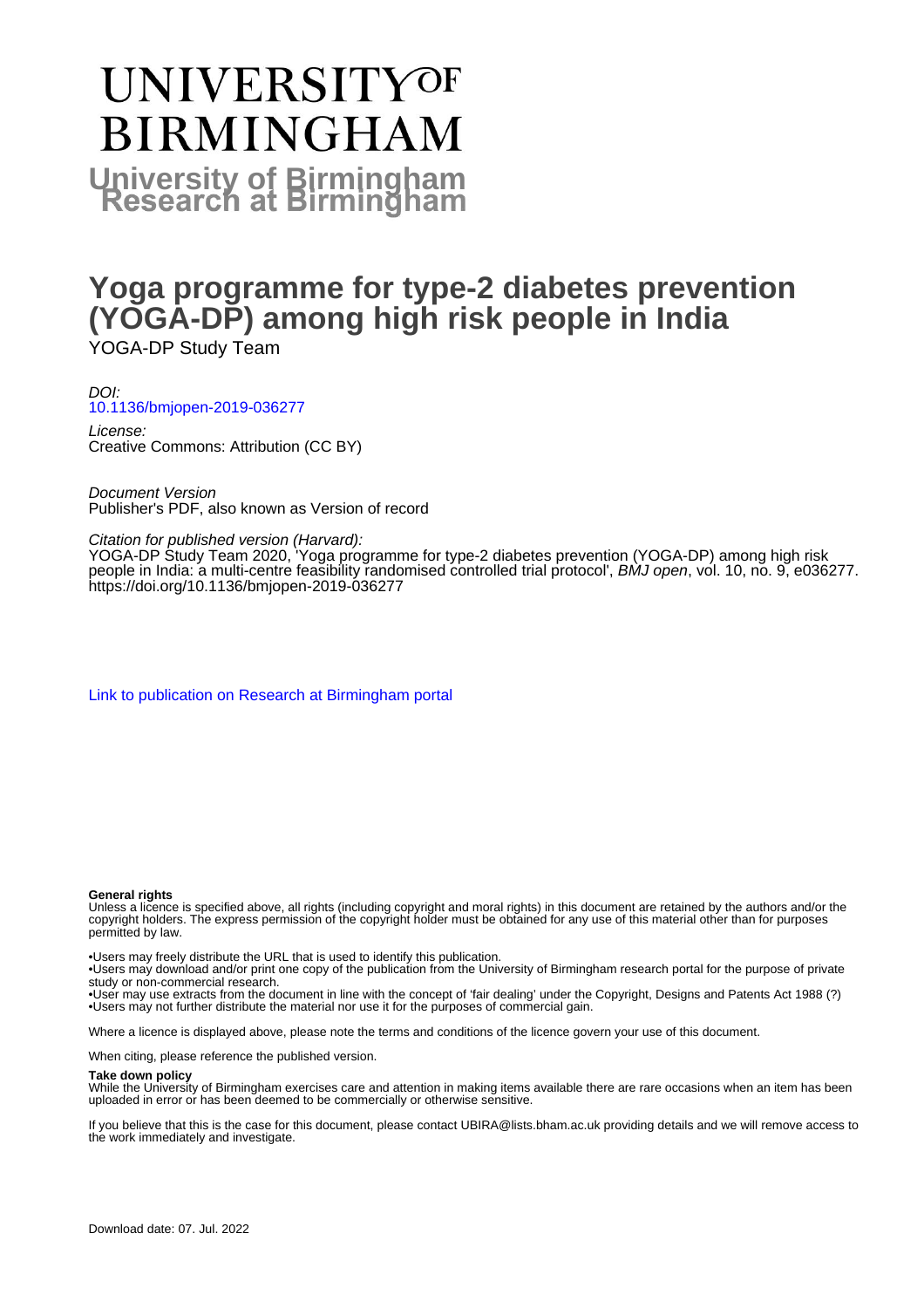# **BMJ Open Yoga programme for type-2 diabetes prevention (YOGA-DP) among high risk people in India: a multicentre feasibility randomised controlled trial protocol**

KaushikChattopadhyay  $\bigcirc$ ,<sup>1</sup> Pallavi Mishra,<sup>2</sup> Kavita Singh,<sup>2</sup> Tess Harris  $\bigcirc$ ,<sup>3</sup> Mark Hamer  $\bigcirc$ , <sup>4</sup> Sheila Margaret Greenfield, <sup>5</sup> Sarah Anne Lewis, <sup>1</sup> Nandi Krishnamurthy Manjunath, <sup>6</sup> Rukamani Nair, <sup>7</sup> Somnath Mukherjee, <sup>7</sup> David Ross Harper,<sup>8</sup> Nikhil Tandon,<sup>9</sup> Sanjay Kinra,<sup>10</sup> Dorairaj Prabhakaran,<sup>2</sup> On behalf of YOGA-DP Study Team

#### **ABSTRACT**

**To cite:** Chattopadhyay K, Mishra P, Singh K, *et al*. Yoga programme for type-2 diabetes prevention (YOGA-DP) among high risk people in India: a multicentre feasibility randomised controlled trial protocol. *BMJ Open* 2020;10:e036277. doi:10.1136/ bmjopen-2019-036277

► Prepublication history for this paper is available online. To view these files, please visit the journal online (http://dx.doi. org/10.1136/bmjopen-2019- 036277).

Received 08 December 2019 Revised 01 May 2020 Accepted 23 June 2020

#### Check for updates

© Author(s) (or their employer(s)) 2020. Re-use permitted under CC BY. Published by BMJ.

For numbered affiliations see end of article.

#### Correspondence to

Dr Kaushik Chattopadhyay; kaushik.chattopadhyay@ nottingham.ac.uk

Introduction A huge population in India is at high risk of type-2 diabetes (T2DM). Physical activity and a healthy diet (healthy lifestyle) improve blood glucose levels in people at high risk of T2DM. However, an unhealthy lifestyle is common among Indians. Yoga covers physical activity and a healthy diet and can help to prevent T2DM. The research question to be addressed by the main randomised controlled trial (RCT) is whether a Yoga programme for T2DM prevention (YOGA-DP) is effective in preventing T2DM among high risk people in India as compared with enhanced standard care. In this current study, we are determining the feasibility of undertaking the main RCT. Intervention YOGA-DP is a structured lifestyle education and exercise programme. The exercise part is based on Yoga and includes Shithilikarana Vyayama (loosening exercises), Surya Namaskar (sun salutation exercises), Asana (Yogic poses), Pranayama (breathing practices) and Dhyana (meditation) and relaxation practices. Methods and analysis This is a multicentre, two-arm, parallel-group, feasibility RCT with blinded outcome assessment and integrated mixed-methods process evaluation. Eligible participants should be aged 18–74 years, at high risk of T2DM (fasting plasma glucose level 5.6–6.9mmol/L) and safe to participate in physical activities. At least 64 participants will be randomised to intervention or control group with final follow-up at 6months. Important parameters, needed to design the main RCT, will be estimated, such as SD of the outcome measure (fasting plasma glucose level at 6-month follow-up), recruitment, intervention adherence, follow-up, potential contamination and time needed to conduct the study. Semistructured qualitative interviews will be conducted with up to 20–30 participants, a sample of those declining to participate, four YOGA-DP instructors and around eight study staff to explore their perceptions and experiences of taking part in the study and of the intervention, reasons behind non-participation, experiences of delivering the intervention and running the study, respectively.

# Strengths and limitations of this study

- $\blacktriangleright$  We are determining the feasibility of undertaking the main randomised controlled trial (RCT), and important parameters, needed to design the main RCT, will be estimated.
- ► This is a multicentre, two-arm, parallel-group, feasibility RCT with blinded outcome assessment and integrated mixed-methods process evaluation.
- $\blacktriangleright$  The study is registered with the Clinical Trials Registry-India, a part of the WHO Registry Network.
- Being a feasibility RCT, it is not adequately powered to detect a difference in outcomes between the two study arms.
- ► However, appropriate regression methods will be used to get initial estimates of effects with CIs to guide the design of the main RCT.

Ethics and dissemination Ethics approval has been obtained from the following Research Ethics Committees: Faculty of Medicine and Health Sciences, University of Nottingham (UK); Centre for Chronic Disease Control (CCDC, India); Bapu Nature Cure Hospital and Yogashram (BNCHY, India) and Swami Vivekananda Yoga Anusandhana Samsthana (S-VYASA, India). The results will be widely disseminated among key stakeholders through various avenues.

Trial registration number CTRI/2019/05/018893.

#### **INTRODUCTION**

India has the world's second-largest type-2 diabetes (T2DM) epidemic, a disorder with significant health, social and economic consequences. [1](#page-7-0) More than 77million Indians are in the high risk of T2DM category, with higher blood sugar levels than normal, but lower than the established threshold for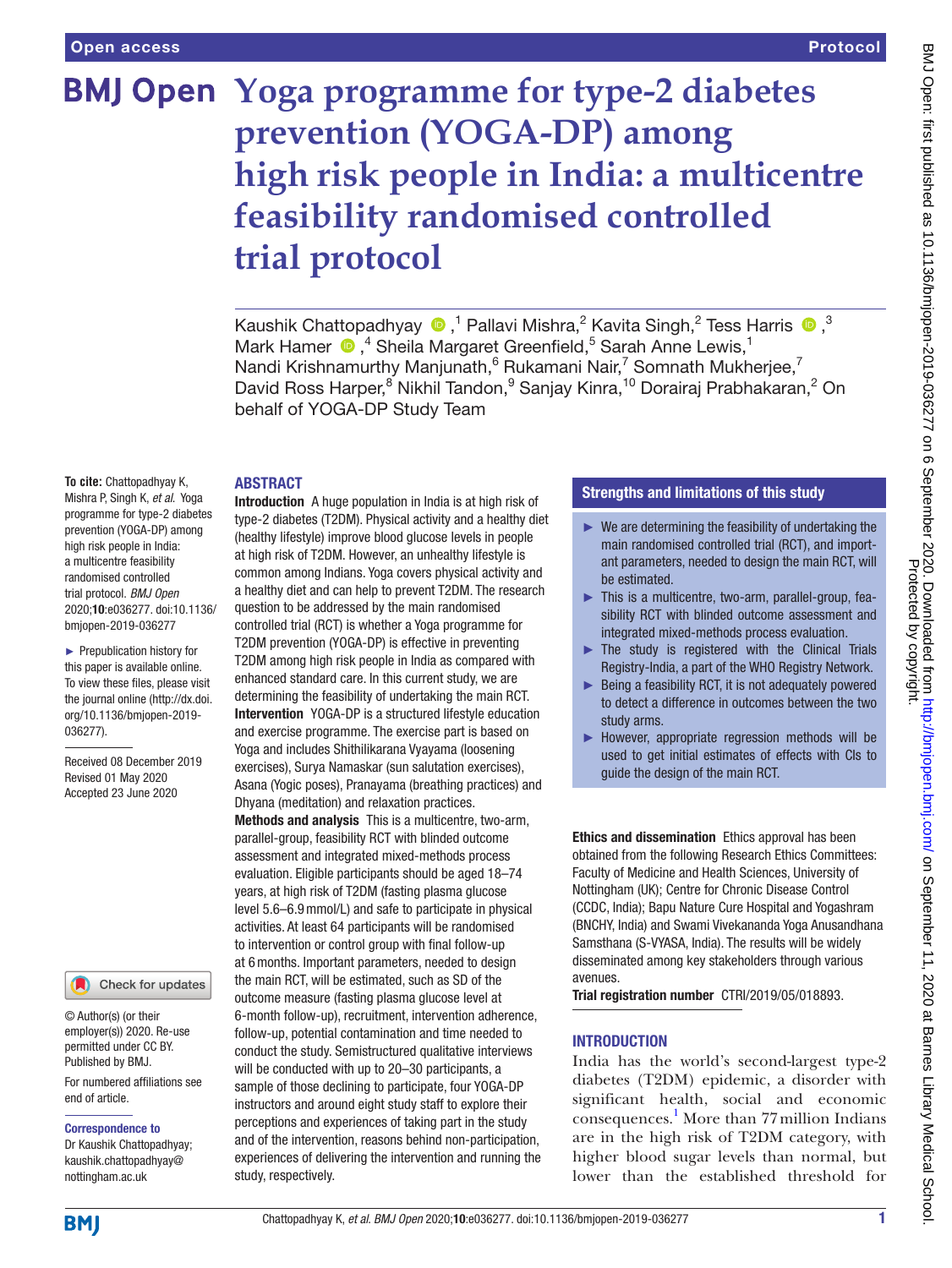T[2](#page-7-1)DM itself.<sup>2</sup> They are more likely to develop T2DM and its complications than people with normal blood glucose levels.<sup>[3](#page-7-2)</sup> Physical inactivity and an unhealthy diet are important risk factors of T2DM.<sup>[3](#page-7-2)</sup> Screening of people at high risk of T2DM, followed by an effective lifestyle intervention (ie, physical activity and a healthy diet) is a cost-effective strategy.<sup>[3](#page-7-2)</sup> It improves blood glucose levels in people at high risk of T2DM and has other health benefits.[4 5](#page-7-3) However, physical activity levels are lower among Indians.<sup>[6](#page-7-4)</sup> Similarly, consumption of an unhealthy diet is high among Indians.<sup>78</sup>

Yoga, an ancient Indian mind-body discipline, covers not only physical activity, but also a healthy diet.<sup>[9](#page-7-6)</sup> There are many different styles of Yoga, focusing on the same core issue, that is, a healthy lifestyle. No style is necessarily better or more authentic than any other.<sup>10</sup> The acceptability of Yoga is usually high among Indians because it fits their health beliefs and culture[.11 12](#page-7-8) Generally, Yoga uses a gentle approach, is easy to learn and safe, requires a low to moderate level of guidance, is inexpensive to maintain and can be practised indoors and outdoors.<sup>11</sup> It can be practised by older people or those with a wide range of comorbidities—it can help with arthritis and can prevent falls.<sup>[10 11](#page-7-7)</sup> Some of the Yogic practices are of low-intensity (<3.5 kcal/min) and some are of moderateintensity  $(3.5-7.0 \text{ kcal/min})$ .<sup>10 13</sup> For example, the Surya Namaskar component of Yoga (sun salutation exercises) burns about  $3.8-6.7$  kcal/min.<sup>14 15</sup> Yoga is also considered as a muscle-strengthening activity.<sup>10</sup> Thus, it can contribute to the aim of routine lifestyle advice to prevent T2DM among high risk individuals.

The beneficial effects of Yoga practice on T2DMrelated risk profiles appear to occur via two major pathways. First, by reducing the activation and reactivity of the sympathoadrenal system and the hypothalamic-pituitaryadrenal axis, and promoting feelings of well-being, it may alleviate the effects of stress and foster multiple positive downstream effects on neuroendocrine status, metabolic function and related systemic inflammatory responses. Second, by directly stimulating the vagus nerve, it may enhance parasympathetic activity and lead to positive changes in cardiovagal function, mood, energy state and in related neuroendocrine, metabolic and inflammatory responses. Furthermore, Yoga may lead to weight loss, which itself lowers the risk of T2DM.<sup>16</sup>

Systematic reviews of clinical trials suggest beneficial effects of Yoga on T2DM-related outcomes in T2DM (as adjuvant therapy) and in metabolic syndrome. $17-20$  One such systematic review of 44 randomised controlled trials (RCTs) analysed data from T2DM, metabolic syndrome and healthy participants (n= $3168$ ).<sup>17</sup> Relative to usual care or no intervention, Yoga improved blood glucose levels (mean difference=−0.45%; 95% CI −0.87to −0.02). No major safety issues were reported. However, most of the included studies were short-term  $(≤3$  months) and were often associated with considerable methodological limitations, such as small sample sizes in treatment groups, resulting in lack of statistical power for outcome

BMJ Open: first published as 10.1136/bmjopen-2019-036277 on 6 September 2020. Downloaded from http://bmjopen.bmj.com/ on September 11, 2020 at Barnes Library Medical School.<br>Protect strate published as 10.1136/bmjopen-2019 BMJ Open: first published as 10.1136/bmjopen-2019-036277 on 6 September 2020. Downloaded from <http://bmjopen.bmj.com/> on September 11, 2020 at Barnes Library Medical School. Protected by copyright.

assessment, and poor concealment of treatment allocation in outcome assessment, leading to potential analysis bias.

In addition, some of the relevant previous studies have not described the intervention in detail, making it difficult to replicate successful interventions.<sup>17-20</sup> Most studies have not reported the intervention development process. It is hard to know whether these interventions were carefully thought out (eg, their safety and acceptability) and comprehensive in their development. Thus, it is difficult to select (and replicate) one successful intervention over another. A further selection barrier is their heterogeneous contents, which needed to be summarised for utilisation in T2DM prevention. Therefore, we addressed these issues by systematically developing a Yoga programme for T2DM prevention (YOGA-DP) among high risk people in India, which will be published elsewhere. Briefly, this iterative process included five steps: (1) a systematic review of the literature to generate a list of Yogic practices that improves blood glucose levels among adults at high risk of or with T2DM, (2) validation of identified Yogic practices by Yoga experts, (3) development of the intervention, (4) consultation with a range of relevant experts about the intervention and (5) pretest the intervention among Yoga practitioners and lay people in India.

Health interventions should be informed by and compatible with the sociocultural expectations of people and their health beliefs.<sup>21</sup> Yoga is such an intervention in India. The Indian government is committed to and has prioritised the prevention and management of chronic diseases like T2DM through traditional Indian therapies like Yoga. The Ministry of AYUSH is dedicated exclusively towards traditional Indian therapies.<sup>22</sup> There is, therefore, a need for a definitive, robustly designed study to assess the utility of Yoga in T2DM prevention among high risk people in India. The principal research question to be addressed by the main RCT is whether YOGA-DP is effective in preventing T2DM among high risk people in India as compared with enhanced standard care. The primary outcome of the main RCT will be the difference in mean fasting plasma glucose level between the two treatment arms. We intend to do long-term  $(≥1$  year) follow-ups in the main RCT. The chances of successful completion of a costly T2DM prevention RCT will improve if the feasibility of its key elements is checked before it starts.<sup>23</sup><sup>24</sup> Important parameters, needed to design the main RCT, will be estimated. $23$  Thus, in this current study, we are determining the feasibility of undertaking the main RCT.

# METHODS AND ANALYSIS

# Study design

This is a multicentre, two-arm, parallel-group, feasibility RCT (see [figure](#page-3-0) 1) with blinded outcome assessment and integrated mixed-methods process evaluation.

#### Study setting

The study is conducted at two Yoga centres in India one each in the northern part of India (Bapu Nature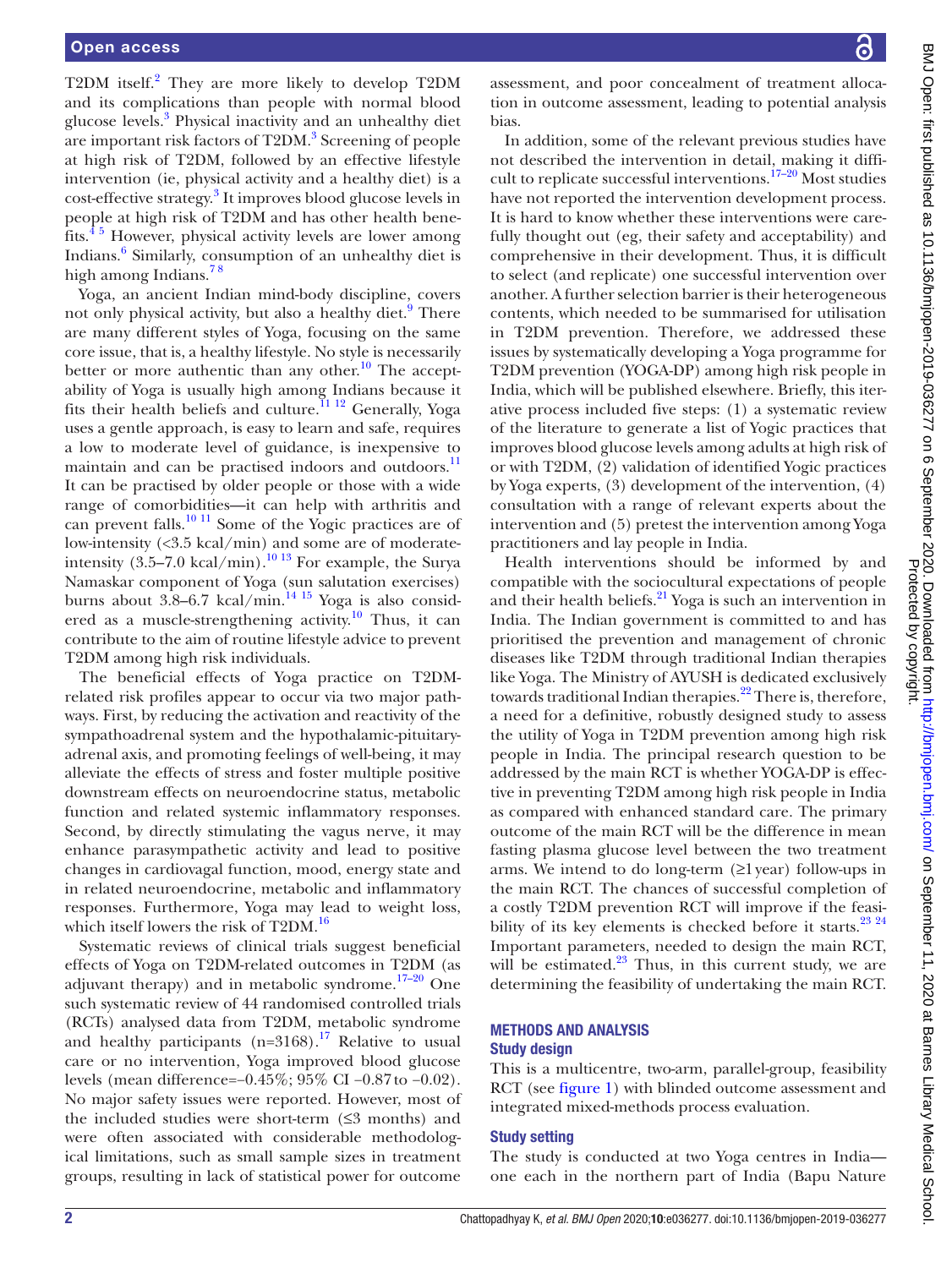

<span id="page-3-0"></span>Figure 1 Randomised controlled trial design. YOGA-DP, Yoga programme for T2DM prevention.

Cure Hospital and Yogashram (BNCHY, New Delhi)) and southern part of India (Swami Vivekananda Yoga Anusandhana Samsthana (S-VYASA, Bengaluru)). People from a range of socioeconomic backgrounds access the services provided by these two research-active Yoga centres. Three languages (English, Hindi and Kannada) are used to conduct the study.

#### Sample size estimation

#### Randomised controlled trial

At least 64 participants (32/group) will be adequate to precisely estimate the SD of the outcome measure (fasting plasma glucose level at 6-month follow-up). This is calculated in relation to the desired level of confidence (95%) for the SD, the chosen power (80%) and significance level (5%, two-tailed) of the analysis in the main RCT and the expected loss to follow-up (20% at 6months) in the current study.<sup>25</sup><sup>26</sup>

# Qualitative evaluation

- Participants: interviews will be conducted with up to 20–30 participants. Until data saturation is achieved, purposive sampling will be used to ensure the representation of diversity within the RCT population.[27](#page-8-7)
- Those who decline to participate in the study: a sample of those who agree to be interviewed about

their reasons for non-participation, around 10–15, but will continue until saturation is reached. $^{27}$  $^{27}$  $^{27}$ 

Four YOGA-DP instructors and around eight study staff (at the two sites).

#### Screening and recruitment strategies

A multipronged approach is used to identify potential participants at both sites:

- ► Advertisement through posters and pamphlets (placed/distributed at various locations including these Yoga centres, communities, religious places, parks and health clinics).
- ► Screening camps at various locations (including these Yoga centres, communities and religious places) and times.
- ► Door to door visits in various communities and at various times.

After potential participants have been given the participant information sheet, a description of the study and any questions have been answered, people interested in the study are requested to provide written informed consent. Those providing written informed consent are assessed against the study eligibility criteria. Their fasting blood glucose level is determined by finger-prick using a glucometer. At these two sites, two glucometer brands are used for this purpose: HemoCue Glucose 201<sup>+</sup> System and Accu-Chek Active. Those potentially at high risk of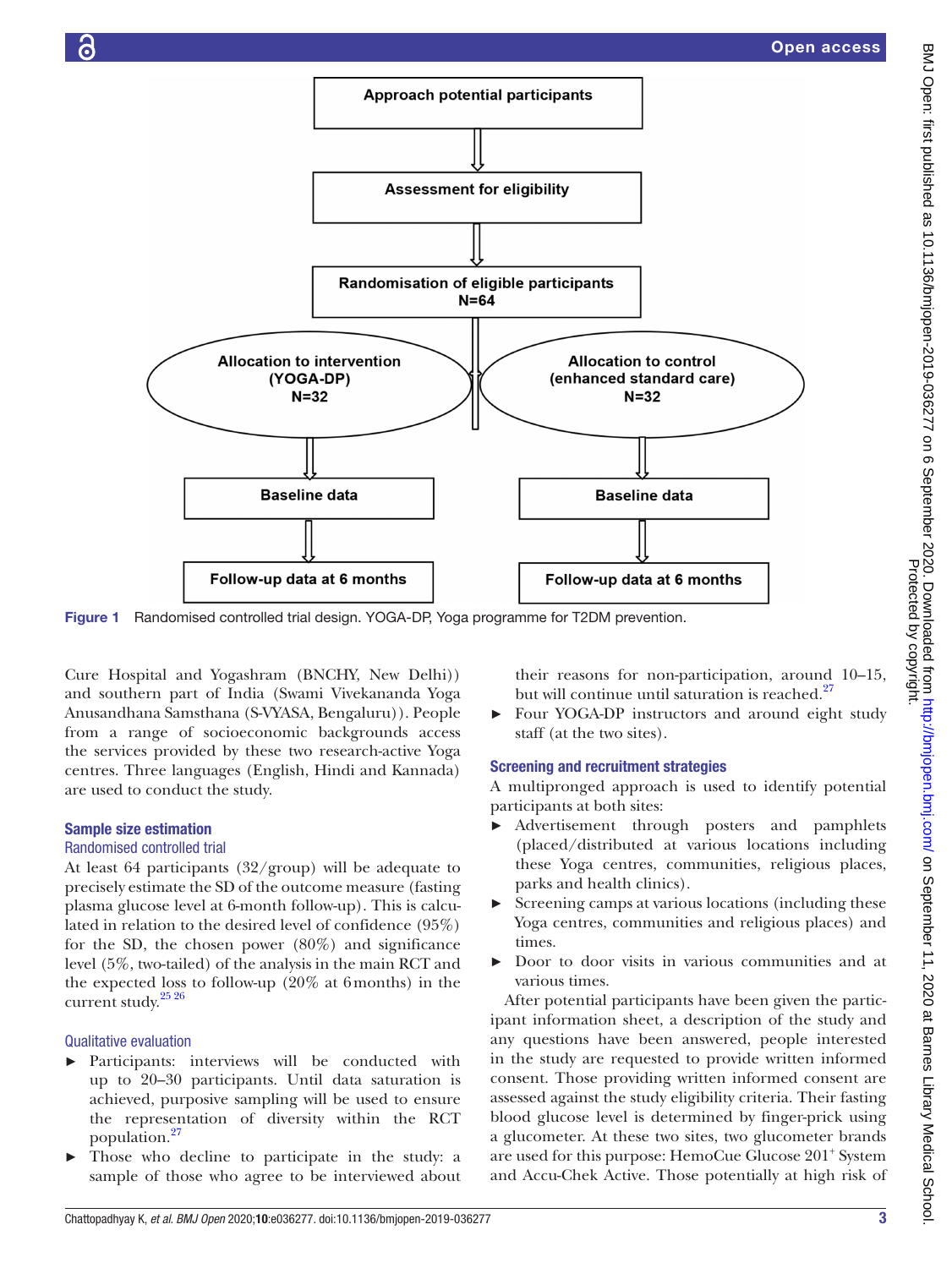<span id="page-4-0"></span>

| Table 1<br>Data collection                                                        |                                                                                                |                              |                 |                             |
|-----------------------------------------------------------------------------------|------------------------------------------------------------------------------------------------|------------------------------|-----------------|-----------------------------|
|                                                                                   | Face-to-face assessments*                                                                      |                              |                 |                             |
|                                                                                   | <b>Assessment details</b>                                                                      | Screening and<br>recruitment | <b>Baseline</b> | <b>Final at</b><br>6 months |
| Eligibility assessment                                                            |                                                                                                | $\sqrt{}$                    |                 |                             |
| Socio-demographics                                                                |                                                                                                |                              | $\sqrt{}$       |                             |
| Medical and surgical history                                                      |                                                                                                |                              | $\sqrt{}$       |                             |
| Family history of diabetes                                                        |                                                                                                |                              | $\sqrt{}$       |                             |
| <b>Current medications</b>                                                        |                                                                                                |                              | $\sqrt{}$       | $\sqrt{2}$                  |
| Biochemical parameters†                                                           |                                                                                                |                              |                 |                             |
| <b>Blood glucose</b>                                                              |                                                                                                |                              |                 |                             |
| Fasting plasma glucose                                                            | Glucose oxidase-peroxidase method                                                              |                              | $\sqrt{}$       | $\sqrt{}$                   |
| Glycated haemoglobin                                                              | High-performance liquid chromatography method                                                  |                              | $\sqrt{}$       | $\sqrt{}$                   |
| Lipid profile                                                                     |                                                                                                |                              |                 |                             |
| <b>Total cholesterol</b>                                                          | Cholesterol oxidase method                                                                     |                              | $\sqrt{}$       | $\sqrt{}$                   |
| High-density lipoprotein                                                          | Direct clearance method                                                                        |                              | $\sqrt{}$       | $\sqrt{}$                   |
| Low-density lipoprotein                                                           | Direct clearance method                                                                        |                              | $\sqrt{}$       | $\sqrt{}$                   |
| Very low-density lipoprotein                                                      | Calculated value                                                                               |                              | $\sqrt{}$       | $\sqrt{}$                   |
| Triglyceride                                                                      | Lipase/Glycerol-3-phosphate oxidase-phenol+aminophenazone<br>no correction method              |                              | $\sqrt{ }$      | $\sqrt{}$                   |
| Physiological parameters                                                          |                                                                                                |                              |                 |                             |
| <b>Blood pressure</b>                                                             | Omron HEM-7201                                                                                 |                              | $\sqrt{}$       | $\sqrt{}$                   |
| Heart rate                                                                        | Omron HEM-7201                                                                                 |                              | $\sqrt{}$       | $\sqrt{}$                   |
| Anthropometric parameters                                                         |                                                                                                |                              |                 |                             |
| Waist circumference                                                               | Seca 201 (measuring tape)                                                                      |                              | $\sqrt{}$       | $\sqrt{}$                   |
| Weight                                                                            | Omron HN-286 (weighing scale)                                                                  |                              | $\sqrt{}$       | $\sqrt{}$                   |
| Height                                                                            | Seca 206 (stadiometer)                                                                         |                              | $\sqrt{}$       | $\sqrt{}$                   |
| Body mass index                                                                   | Calculated value                                                                               |                              | $\sqrt{}$       | $\sqrt{}$                   |
| Diet                                                                              | Time-recall: past 1 week                                                                       |                              | $\sqrt{}$       | $\sqrt{}$                   |
| Physical activity                                                                 | International Physical Activity Questionnaire-short; time-recall:<br>past 1 week <sup>33</sup> |                              | $\sqrt{}$       | $\sqrt{}$                   |
| Tobacco usage                                                                     |                                                                                                |                              | $\sqrt{}$       | $\sqrt{}$                   |
| Alcohol consumption                                                               |                                                                                                |                              | $\sqrt{}$       | $\sqrt{}$                   |
| Health-related quality-of-life                                                    | EuroQol-5D-5L; time-recall: at the time of questionnaire<br>completion <sup>34</sup>           |                              | $\sqrt{}$       | $\sqrt{}$                   |
| Depression, anxiety and stress                                                    | Depression, Anxiety and Stress Scale; time recall: past 1 week <sup>35</sup>                   |                              | $\sqrt{}$       | $\sqrt{}$                   |
| Yoga practice                                                                     | Time-recall: past 1 week                                                                       |                              | $\sqrt{}$       | $\sqrt{}$                   |
| Self-efficacy (to assess confidence in<br>participant's ability to practise Yoga) | 0-100 rating scale; time-recall: at the time of questionnaire<br>completion <sup>36</sup>      |                              | $\sqrt{}$       | $\sqrt{}$                   |

\*A standard operating procedure has been developed for this purpose.

†Blood samples are analysed at the International Organization for Standardization or Christian Medical College External Quality Assurance Scheme (Vellore, India) accredited laboratories.

T2DM (ie, fasting blood glucose level 5.6–6.9mmol/L (ie,  $100-125 \,\text{mg/dL})^{28}$  are invited to these Yoga centres for a confirmatory venous blood test, using a standardised method (see [table](#page-4-0) 1) and after taking further written informed consent. They are re-assessed against the eligibility criteria for the study.

# Eligibility criteria

# Inclusion criteria

Participants should be:

- ► Aged 18–74 years.
- ► At high risk of T2DM.
- ► Safe to participate in physical activities (assessed using the Physical Activity Readiness Questionnaire  $(PAR-Q)/clinician$ .<sup>29</sup>
- ► Willing and able to attend the intervention/control sessions on their own.
- ► Able to provide written informed consent.

# Exclusion criteria

- ► Pregnant women.
- $\blacktriangleright$  Those with glycated haemoglobin ≥6.5% (ie,  $\geq$ 48 mmol/mol; with T2DM).<sup>28</sup>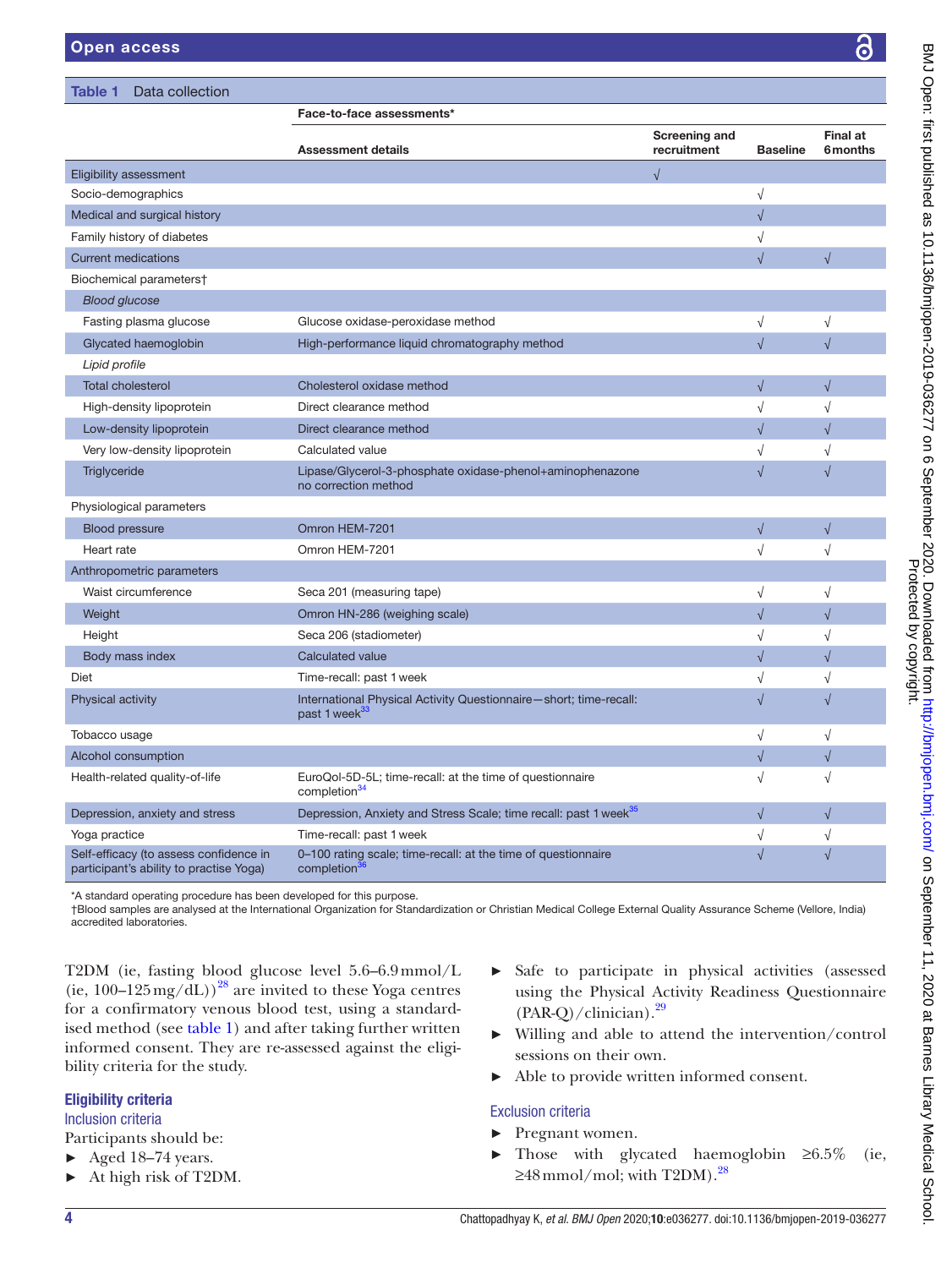<span id="page-5-0"></span>

| Structure of YOGA-DP<br>Table 2 |                                                                                     |                                                                                                                                             |                                                                                                                                                                                                                                                                                                                                             |  |  |  |
|---------------------------------|-------------------------------------------------------------------------------------|---------------------------------------------------------------------------------------------------------------------------------------------|---------------------------------------------------------------------------------------------------------------------------------------------------------------------------------------------------------------------------------------------------------------------------------------------------------------------------------------------|--|--|--|
| Week                            | <b>Group Yoga sessions delivered</b><br>by YOGA-DP instructors                      | Self-practice of Yoga at home using<br>YOGA-DP booklet and a video                                                                          | <b>Extra features</b>                                                                                                                                                                                                                                                                                                                       |  |  |  |
| $1 - 4$<br>(month 1)            | At least two sessions of 45 min<br>per week. An attendance register<br>is kept.     |                                                                                                                                             | At the first session, the instructor is giving<br>participants part one of our programme<br>booklet. This gives them information<br>about being at high risk of T2DM and<br>how to prevent T2DM (ie, by being more<br>physically active, keeping a healthy weight,<br>eating less fat (especially saturated fat)<br>and eating more fibre). |  |  |  |
| $5 - 12$<br>$(month 2-3)$       | At least two sessions of 75 min<br>per week. An attendance register<br>is kept.     |                                                                                                                                             | At the last session, the instructor is giving<br>participants part two of our programme<br>booklet and a video. These give them<br>information on Yoga practice to prevent<br>T2DM. Also, a Yoga diary and non-slippery<br>Yoga mat are provided for self-practice of<br>Yoga at home.                                                      |  |  |  |
| $13 - 24$<br>(month 4–6)        | At least one session of 75 min<br>every 4 weeks. An attendance<br>register is kept. | At least two sessions of 75 min per<br>week. Participants are given the Yoga<br>diary to record their Yoga practice<br>(types and minutes). | The instructor is phoning participants<br>every week to offer support and help and<br>to troubleshoot any problems.                                                                                                                                                                                                                         |  |  |  |
| $25+$<br>$(month 7+)$           |                                                                                     | At least two sessions of 75 min per<br>week. Participants are given the Yoga<br>diary to record their Yoga practice<br>(types and minutes). |                                                                                                                                                                                                                                                                                                                                             |  |  |  |

T2DM, type-2 diabetes; YOGA-DP, Yoga programme for T2DM prevention.

- Those with any serious or uncontrolled medical condition (eg, cancer).
- Those who regularly practice Yoga, that is,  $\geq 150 \text{min/s}$ week.
- Those currently receiving (or with plans to receive during the study period) any related non-pharmaceutical/pharmaceutical research intervention.

#### Randomisation

Eligible participants are randomised to intervention or control group according to a computer-generated randomisation schedule (1:1, block randomisation, stratified by sex and site), done centrally by an independent statistician at the Centre for Chronic Disease Control (CCDC), New Delhi, India. This is accessed by calling a telephone line. The exception to this rule is individuals recruited from the same household or if they are close relatives or friends, who are randomised to the same group to avoid contamination. After randomisation, key baseline data are collected. Participants and intervention/control providers cannot be 'blinded' to group allocation, but the outcome assessors are 'blind'.

#### **Interventions**

#### Intervention (YOGA-DP)

YOGA-DP is a structured lifestyle education and exercise programme, provided over a period of 24 weeks (see [table](#page-5-0) 2). The exercise part is based on Yoga and includes Shithilikarana Vyayama (loosening exercises), Surya Namaskar (sun salutation exercises), Asana (Yogic

poses), Pranayama (breathing practices) and Dhyana (meditation) and relaxation practices. [Online supple](https://dx.doi.org/10.1136/bmjopen-2019-036277)[mentary table S1](https://dx.doi.org/10.1136/bmjopen-2019-036277) shows the structure and content of the Yoga sessions. The programme is delivered by YOGA-DP instructors—qualified and experienced Yoga teachers with formal training provided on the intervention. Female instructors are available for female participants. Group Yoga sessions are run locally (such as at these Yoga centres and community centres) at different time points of the day (with evening and weekend sessions), and participants can join as per their convenience. We are reimbursing some of their local travel costs for attending the sessions. A family member or someone close to the participant is invited to join them in the sessions. Once participants complete the programme, they are strongly encouraged to maintain a healthy lifestyle in the longterm, using the intervention booklet and a video.

Intervention fidelity will be ensured through regular training of YOGA-DP instructors, based on the manual developed for them. Also, sessions will be regularly observed and assessed with a checklist to ensure that they are being delivered as per the manual. To improve performance, structured and instructive feedback will be provided.

#### Control (enhanced standard care)

Currently, no standard lifestyle intervention is available in India for people at high risk of T2DM. Control group participants will receive a leaflet on routine lifestyle advice to prevent T2DM among high risk individuals.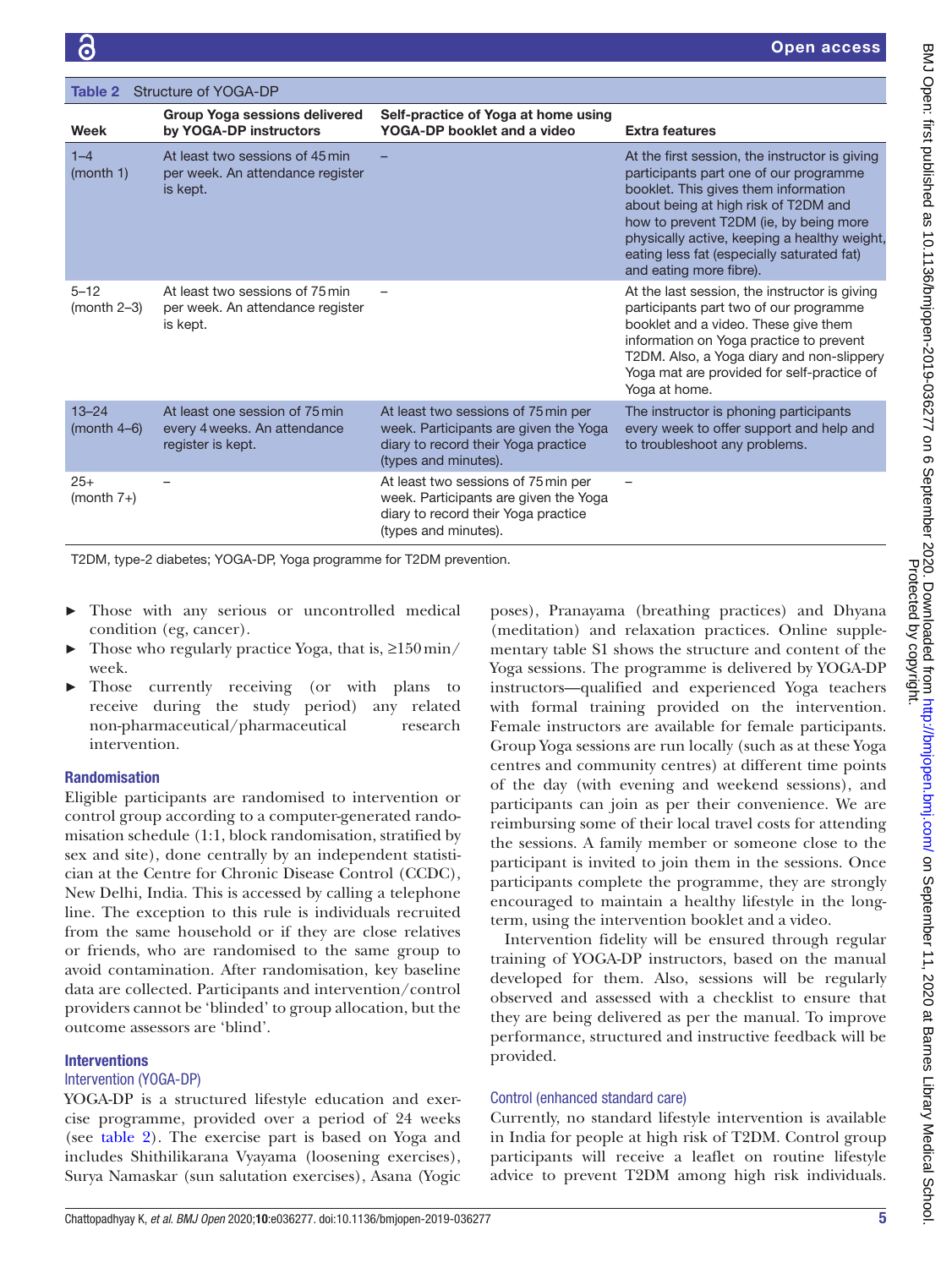#### Open access

This is delivered by a different team member (ie, not by the YOGA-DP instructor) to avoid contamination. This provision would ensure that control group participants feel that there are benefits to participation (hence, lower attrition). Contamination could occur in the control group if they start practising Yoga during follow-up. However, the specific intervention (YOGA-DP) is not available externally, even if Yoga classes are.

#### Study parameters and data collection

#### Randomised controlled trial

- ► SD of the outcome measure (mentioned before), which will be used to calculate the main RCT sample size.
- ► Recruitment—number of people approached to participate, written informed consent given, screened for eligibility, found eligible and randomised.
- ► Intervention adherence—number of sessions attended out of the 27 sessions, number who selfpractice at home and frequency and duration of selfpractice at home.
- ► Follow-up—number of randomised participants followed-up at 6 months.
- ► Potential contamination—number of control group participants participating in any Yoga class during 6-month follow-up (self-reported).
- Time needed to conduct the study (eg, to recruit participants).
- ► See [table](#page-4-0) 1.

#### Qualitative evaluation

- ► Participants: interviews will be conducted with them to explore their perceptions and experiences of taking part in the study (intervention and control group participants who complete or do not complete the study) and of the intervention (intervention group participants who complete or do not complete the intervention).
- Those who decline to participate in the study: they are requested to complete a questionnaire (including reasons behind non-participation), and a sample of those who agree to be interviewed to further explore these reasons.
- ► YOGA-DP instructors and study staff (at the two sites): interviews will be conducted with them to explore their experiences of delivering the intervention and running the study, respectively.

Predeveloped interview guides will be used by a qualitative researcher to conduct these semistructured interviews. The interviews will be conducted in interviewees' preferred language and with the help of an interpreter if needed. With consent, these will be noted and digitally recorded.

#### Data analyses

#### Randomised controlled trial

Baseline characteristics and important parameters such as follow-up will be summarised and compared between the

two study arms using numbers and percentages for categorical data and summary measures of mean or median and spread for continuous data. Being a feasibility RCT, it is not adequately powered to detect a difference in outcomes between the two study arms. However, appropriate regression methods will be used to get initial estimates of effects with CIs to guide the design of the main RCT. All primary analyses will be based on the intentionto-treat principle and will be unadjusted. Subsequently, the adjustment will be done for the baseline data and site. No interim analysis is planned.

#### Qualitative evaluation

All the semistructured interviews will be transcribed (verbatim), translated (if necessary), anonymised and checked for accuracy. An interpretive analysis will be conducted using thematic analysis, using NVivo software. Transcripts will be read and re-read by two qualitative researchers. These researchers will develop the initial codes and will apply initially to a small number of transcripts, enabling further iteration of the thematic index. We will use illustrative non-attributable quotations.<sup>[27](#page-8-7)</sup>

#### Patient and public involvement

The research topic was identified and discussed with a Public Engagement Coordinator and among a patient and public involvement group. They acknowledged the importance of this research topic and the issues identified during these discussions were taken into consideration while designing the study. They are involved in the discussions and are giving feedback on different aspects of the study.

#### ETHICS AND DISSEMINATION Ethics and other related issues

Ethics approval has been obtained from the following Research Ethics Committees: Faculty of Medicine and Health Sciences, University of Nottingham, UK (14-1805); CCDC, India (CCDC\_IEC\_09\_2018); BNCHY, India (BNCHY/IEC/2/2019) and S-VYASA, India (RES/IEC-SVYASA/138/2018). Written informed consent is obtained from all the participants. We have also received approval from the Health Ministry's Screening Committee (HMSC, India). An independent Trial Steering Committee is monitoring and providing overall supervision for the study.

#### Serious adverse events

Like other physical activities, Yoga is known to be safe.<sup>[10](#page-7-7)</sup> Information will be collected on serious adverse events (including death) occurring in participants that may be attributed to the interventions. Based on medical and scientific judgement, an independent clinician will determine the relationship of any event to the interventions.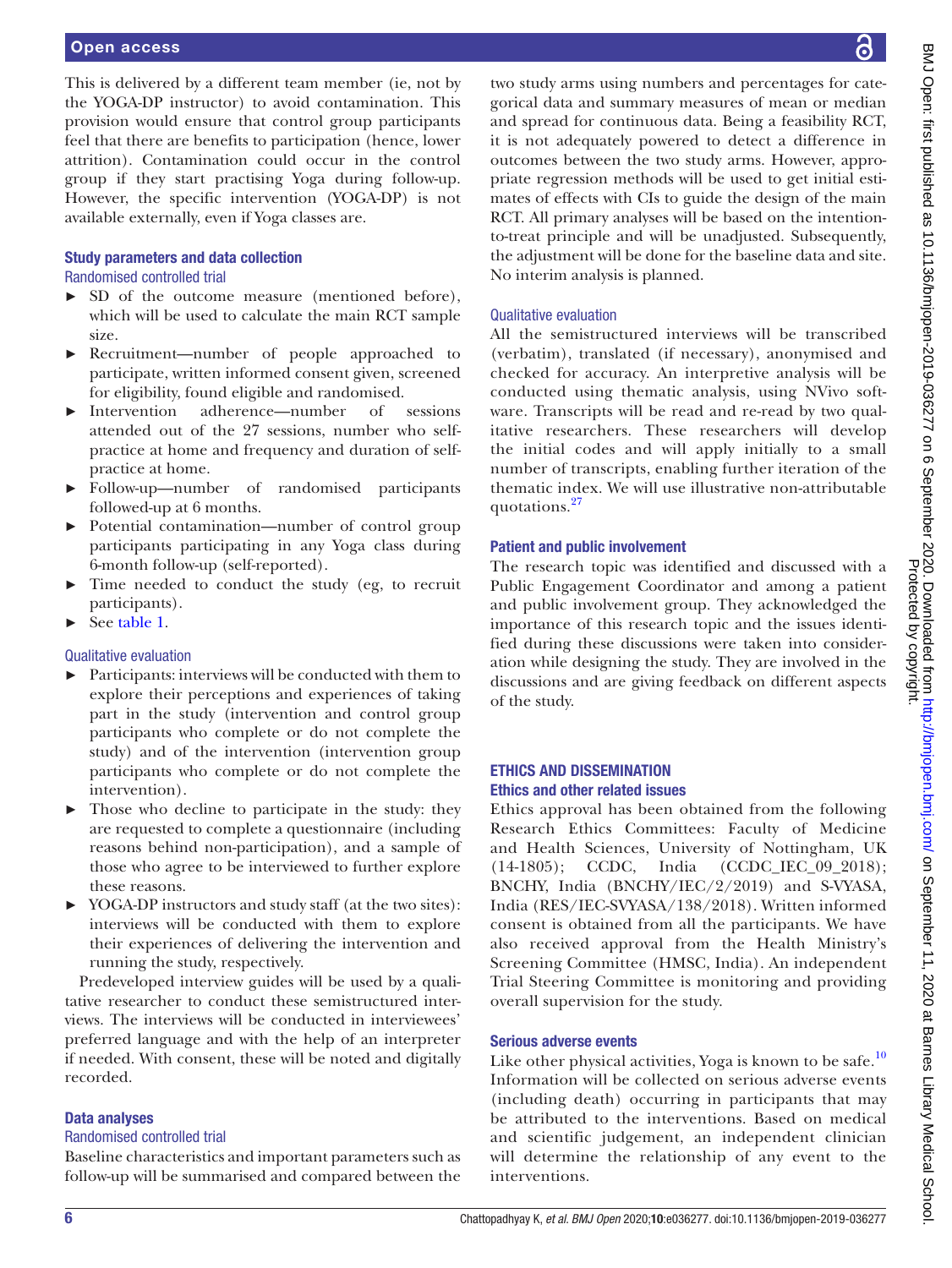# Participant withdrawal

Participants will be withdrawn from the study either at their request or at the discretion of the site investigator for example, if diagnosed with diabetes (will receive the standard treatment) or if no longer safe to participate in physical activities (determined by PAR-Q/clinician).[29](#page-8-9) They will be made aware that this will not affect their future care. Also, they will be made aware (via the participant information sheet and consent form) that should they withdraw, the data collected to date will not be erased and may still be used in the final analyses.

#### **Dissemination**

The results will be reported according to the relevant extension of the Consolidated Standards of Reporting Trials statement, that is, for randomised pilot and feasi-bility trials.<sup>[30](#page-8-14)</sup> The results will be widely disseminated among key stakeholders through various avenues, such as through dissemination meetings and informal discussions with them, presentations at national and international conferences, publications in peer-reviewed open-access journals and press offices and websites of host institutions.

#### **DISCUSSION**

We are now conducting a multicentre feasibility RCT in India to determine the feasibility of undertaking the main RCT. The study started in May 2019, and we are aiming to finish the study by the end of October 2020. If the feasibility is promising (such as recruitment, randomisation, intervention adherence and follow-up), then the parameters estimated will be used to design the main RCT. Decisions over whether to modify the protocol will be informed by the process evaluation, including the qualitative data.

If the intervention is found to be effective in the main RCT, it will be a low-cost, acceptable and local solution to prevent T2DM among high risk people in India and to become healthier overall. The future clinical, personal and economic burden of T2DM on patients, their families, the health system and the economy will be prevented. The benefits of preventing T2DM may extend to the prevention of its complications. People will be provided with more evidence-based choices for preventing T2DM. The programme will simultaneously empower them to manage their health. Apart from India and neighbouring South Asian countries, Yoga is popular or becoming popular in many other countries.[31 32](#page-8-15) Given that T2DM prevention is a global concern and costs are a concern everywhere, a low-cost Yoga-based T2DM prevention option will be of interest in other countries, particularly in other South Asian countries and in countries with South Asian ethnic minorities.

#### Author affiliations

<sup>1</sup> Division of Epidemiology and Public Health, University of Nottingham, Nottingham, UK

<sup>2</sup> Centre for Chronic Disease Control, Delhi, India

<sup>3</sup>Population Health Research Institute, St George's University of London, London, UK <sup>4</sup>Institute Sport Exercise and Health, Division of Surgery and Interventional Science, University College London, London, UK

<sup>5</sup>Institute of Applied Health Research, University of Birmingham, Birmingham, UK 6 Swami Vivekananda Yoga Anusandhana Samsthana, Bengaluru, India

<sup>7</sup> Bapu Nature Cure Hospital and Yogashram, Delhi, India

<sup>8</sup> Harper Public Health Consulting Limited, London, UK

<sup>9</sup>All India Institute of Medical Sciences, Delhi, India <sup>10</sup>London School of Hygiene And Tropical Medicine, London, UK

Acknowledgements The authors would like to extend thanks to all who have participated in this study and the TSC members.

Contributors KC conceptualised and designed the study with the help of TH, MH, SMG, SAL, NKM, DRH, NT, SK and DP. KC wrote the first draft of the manuscript. PM, KS, TH, MH, SMG, SAL, NKM, RN, SM, DRH, NT, SK and DP contributed significantly to the revision of the manuscript. All authors read and approved the final manuscript.

Funding The study is funded by the UK's DFID/MRC/NIHR/Wellcome Trust Joint Global Health Trials (MR/R018278/1). The funding agencies have no role in designing the study or in writing the manuscript.

Competing interests None declared.

Patient and public involvement Patients and/or the public were involved in the design, or conduct, or reporting, or dissemination plans of this research. Refer to the Methods section for further details.

Patient consent for publication Not required.

Provenance and peer review Not commissioned; externally peer reviewed.

Open access This is an open access article distributed in accordance with the Creative Commons Attribution 4.0 Unported (CC BY 4.0) license, which permits others to copy, redistribute, remix, transform and build upon this work for any purpose, provided the original work is properly cited, a link to the licence is given, and indication of whether changes were made. See: [https://creativecommons.org/](https://creativecommons.org/licenses/by/4.0/) [licenses/by/4.0/](https://creativecommons.org/licenses/by/4.0/).

#### ORCID iDs

Kaushik Chattopadhyay<http://orcid.org/0000-0002-3235-8168> Tess Harris<http://orcid.org/0000-0002-8671-1553> Mark Hamer<http://orcid.org/0000-0002-8726-7992>

#### **REFERENCES**

- <span id="page-7-0"></span>1 International Diabetes Federation (IDF). *IDF diabetes atlas*. 9th Ed. Brussels: IDF, 2019.
- <span id="page-7-1"></span>2 Anjana RM, Pradeepa R, Deepa M, *et al*. Prevalence of diabetes and prediabetes (impaired fasting glucose and/or impaired glucose tolerance) in urban and rural India: phase I results of the Indian Council of medical Research-INdia diabetes (ICMR-INDIAB) study. *[Diabetologia](http://dx.doi.org/10.1007/s00125-011-2291-5)* 2011;54:3022–7.
- <span id="page-7-2"></span>3 National Institute for Health and Care Excellence (NICE). *Preventing type 2 diabetes: risk identification and interventions for individuals at high risk*. Manchester: NICE, 2012.
- <span id="page-7-3"></span>4 Gong Q-H, Kang J-F, Ying Y-Y, *et al*. Lifestyle interventions for adults with impaired glucose tolerance: a systematic review and meta-analysis of the effects on glycemic control. *[Intern Med](http://dx.doi.org/10.2169/internalmedicine.54.2745)* 2015;54:303–10.
- 5 World Health Organization (WHO). *Global strategy on diet, physical activity and health*. Geneva: WHO, 2015.
- <span id="page-7-4"></span>6 Anjana RM, Pradeepa R, Das AK, *et al*. Physical activity and inactivity patterns in India - results from the ICMR-INDIAB study (Phase-1) [ICMR-INDIAB-5]. *[Int J Behav Nutr Phys Act](http://dx.doi.org/10.1186/1479-5868-11-26)* 2014;11:26.
- <span id="page-7-5"></span>7 Gulati S, Misra A, Sharma M. Dietary fats and oils in India. *[Curr](http://dx.doi.org/10.2174/1573399812666160811165712)  [Diabetes Rev](http://dx.doi.org/10.2174/1573399812666160811165712)* 2017;13:438–43.
- <span id="page-7-6"></span>8 Minocha S, Thomas T, Kurpad AV. Are 'fruits and vegetables' intake really what they seem in India? *[Eur J Clin Nutr](http://dx.doi.org/10.1038/s41430-018-0094-1)* 2018;72:603–8.
	- 9 Feuerstein G. *The deeper dimensions of yoga: theory and practice*. Boston: Shambhala Publications, 2003.
- <span id="page-7-7"></span>10 National Health Service (NHS). *A guide to yoga: exercise*. UK: NHS, 2018. [https://www.nhs.uk/live-well/exercise/guide-to-yoga/.](https://www.nhs.uk/live-well/exercise/guide-to-yoga/) (accessed on 2 Sep 2019).
- <span id="page-7-8"></span>11 Anderson JG, Taylor AG. The metabolic syndrome and mind-body therapies: a systematic review. *[J Nutr Metab](http://dx.doi.org/10.1155/2011/276419)* 2011;2011:1–8.